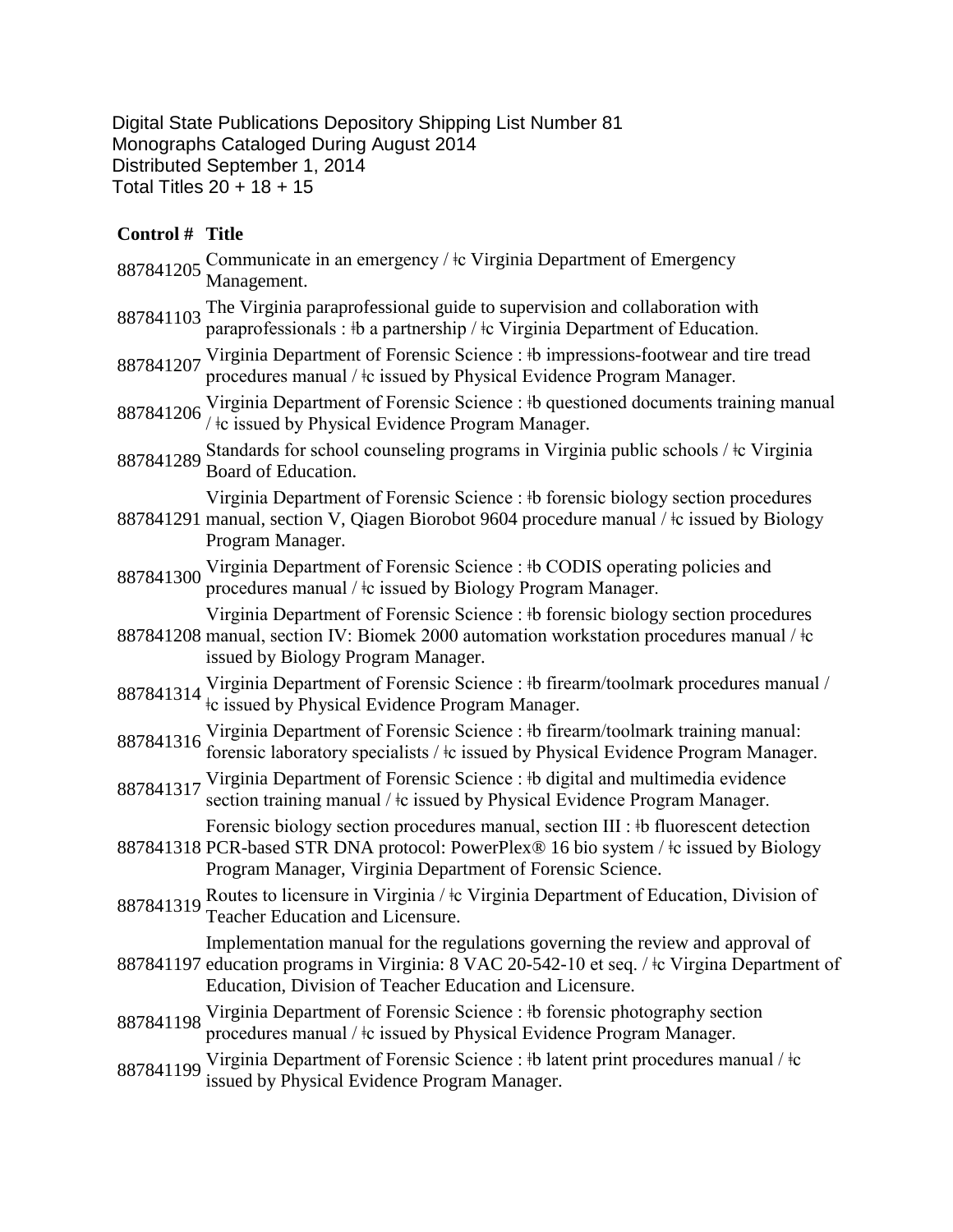|  | 887841350 Virginia Department of Forensic Science : #b impressions-footwear and tire tread |
|--|--------------------------------------------------------------------------------------------|
|  | procedures manual / $\pm c$ issued by Physical Evidence Program Manager.                   |

887841352 procedures manual: fluorescent detection PCR-based STR DNA protocol: Virginia Department of Forensic Science : ǂb forensic biology section data bank

AmpFSTR® Yfiler system / ǂc issued by Biology Program Manager.

- 887841354 Virginia Department of Forensic Science : ‡b toxicology procedures manual / ‡c issued by Chemistry Program Manager.
- 887841356 Virginia Department of Forensic Science : ‡b trace evidence training manual / ‡c issued by Chemistry Program Manager.
- 888178613 procedures manual: fluorescent detection PCR-based STR DNA protocol: Virginia Department of Forensic Science : ǂb forensic biology section data bank PowerPlex 16 system / ǂc issued by Biology Program Manager.
- 888178615 Get a kit : ‡b make a plan, stay informed / ‡c Virginia Department of Emergency<br>Management.

Virginia Department of Forensic Science : ǂb forensic biology section procedures

888178564 manual, section VI: quality assurance program DNA typing of biological materials / ǂc issued by Biology Program Manager.

Virginia requirements of quality and effectiveness for beginning teacher mentor

- 888178687 programs in hard-to-staff schools /  $\pm$ c Division of Teacher Education and Licensure, Department of Education.
- 888178649 Virginia licensure renewal manual /  $\pm$ c Virginia Department of Education, Division of Teacher Education and Licensure.

Virginia Department of Forensic Science : ǂb forensic biology section procedures

888178694 manual, section II: presumptive and confirmatory tests for biological substances/ $\pm c$ issued by Biology Program Manager.

Virginia Department of Forensic Science : ǂb forensic biology section procedures

888178690 manual, section IX: BIOMEK®NXP automation workstation procedures manual / ǂc issued by Biology Program Manager.

Virginia Department of Forensic Science : ǂb forensic biology section procedures

888178696 manual, section I: general documentation and evidence handling requirements /  $\pm c$ issued by Biology Program Manager.

888178707 manual, section VIII: capillary electrophoretic detection PCR-based STR DNA Virginia Department of Forensic Science : ǂb forensic biology section procedures

protocol: PowerPlex<sup>®</sup> 16 system /  $\pm c$  issued by Biology Program Manager.

- 888178704 Biorobot® universal system procedures manual / ǂc issued by Biology Program Virginia Department of Forensic Science : ‡b forensic biology section: Oiagen<sup>®</sup> Manager.
- 888178722 Stay informed : ‡b get a kit, make a plan / ‡c Virginia Department of Emergency Management.
- <sup>888178706</sup> The Garcias are ready to face ... the challenges of life: fotonovela / ǂc Virginia Department of Emergency Management.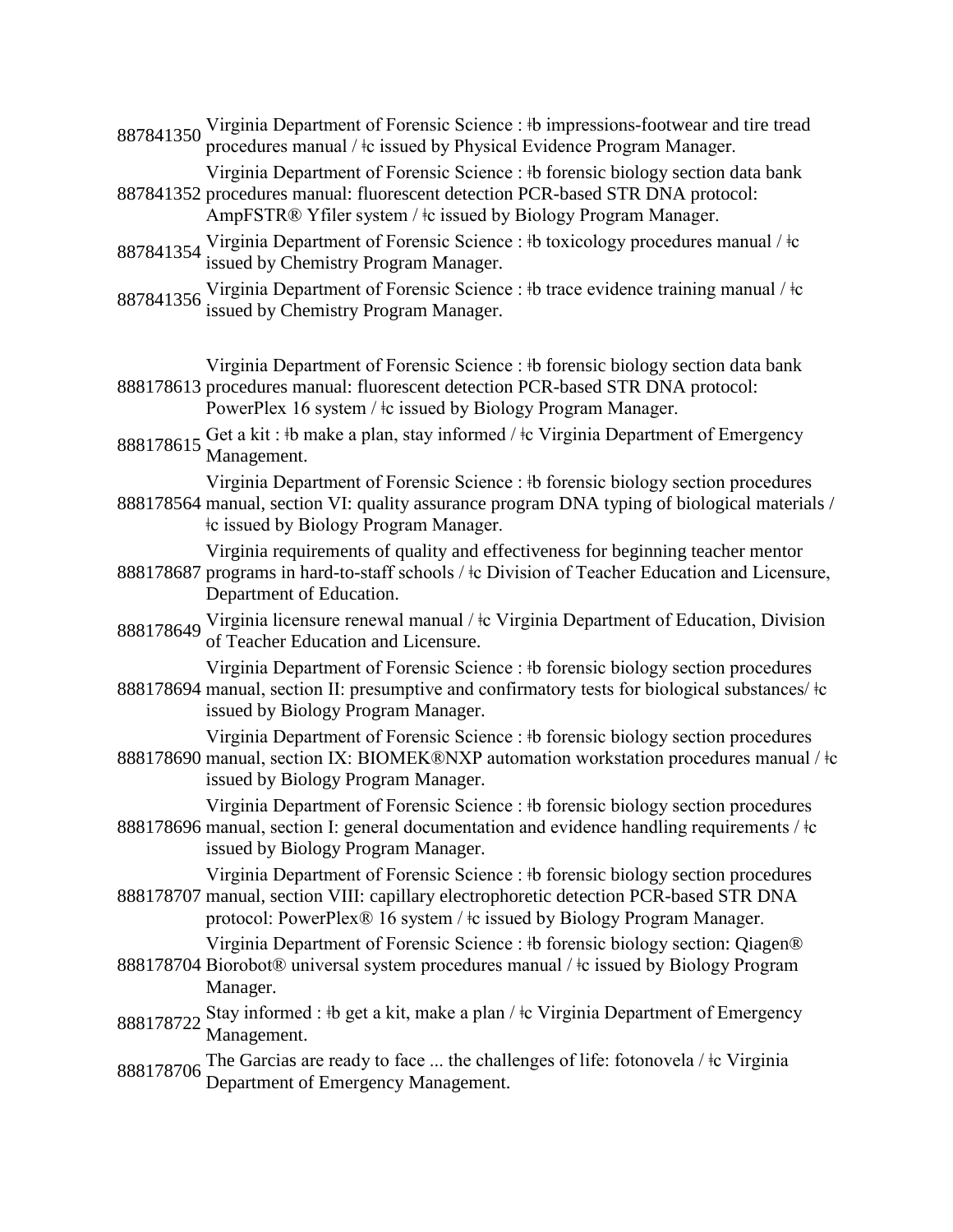- <sup>888178736</sup> Los García listos para enfrentar ... Los retos de la vida: fotonovela / ǂc Virginia Department of Emergency Management.
- 888178678 Virginia Department of Forensic Science : ‡b mitochondrial DNA section training manual / <sup>‡</sup>c issued by Biology Program Manager.
- 888178757 Virginia Department of Forensic Science : ‡b mitochondrial DNA section procedures manual / ǂc issued by Biology Program Manager.
- 888178738 Virginia Department of Forensic Science : ‡b digital and multimedia evidence section procedures manual /  $\pm c$  issued by Physical Evidence Program Manager.

Virginia Department of Forensic Science : ǂb forensic biology section procedures

- 888178758 manual, section VII: flourescent detection PCR-based STR DNA protocol: AmpFSTR Yfiler system/  $\pm c$  issued by Biology Program Manager.
- 888178762 Virginia Department of Forensic Science : ‡b firearm/toolmark training manual / ‡c issued by Physical Evidence Program Manager.
- 889436709 Virginia Department of Forensic Science : ‡b controlled substances training manual / ‡c issued by Chemistry Program Manager.
- 889436710 Virginia Department of Forensic Science : ‡b controlled substances procedures manual /  $\pm c$  issued by Chemistry Program Manager.
- 889436711 Mitigating the risk of improper payments in the Virginia Medicaid Program /  $\pm c$ JLARC, Joint Legislative Audit and Review Commission.
- 889436770 Review of state spending : ‡b 2011 update / ‡c JLARC, Joint Legislative Audit and Review Commission.
- 889436771 Encouraging local collaboration through state incentives /  $\pm$  JLARC, Joint Legislative Audit and Review Commission.
- 889436772 Review of state spending :  $\frac{1}{2}$  2012 update /  $\frac{1}{2}$  JLARC, Joint Legislative Audit and Review Commission.
- 889436773 Review of state economic development incentive grants /  $\pm$ c JLARC, Joint Legislative Audit and Review Commission.
- 889436774 Review of year-round schools /  $\pm$ c JLARC, Joint Legislative Audit and Review Commission.
- 889436782 Dedicated revenue sources for land conservation in Virginia /  $\pm c$  JLARC, Joint Legislative Audit and Review Commission.
- 889436789 Review of employee misclassification in Virginia /  $\pm$ c JLARC, Joint Legislative Audit and Review Commission.
- 889436790 Funding options for low-income residents of assisted living facilities /  $\pm$ c JLARC, Joint Legislative Audit and Review Commission.
- 889436791 Review of retirement benefits for state and local government employees /  $\pm$ c JLARC, Joint Legislative Audit and Review Commission.
- 889436792 Review of the effectiveness of Virginia tax preferences /  $\pm$ c JLARC, Joint Legislative Audit and Review Commission.
- 889436783 Technical report : ‡b cost of competing adjustment for school divisions in Northern Virginia / ǂc JLARC, Joint Legislative Audit and Review Commission.